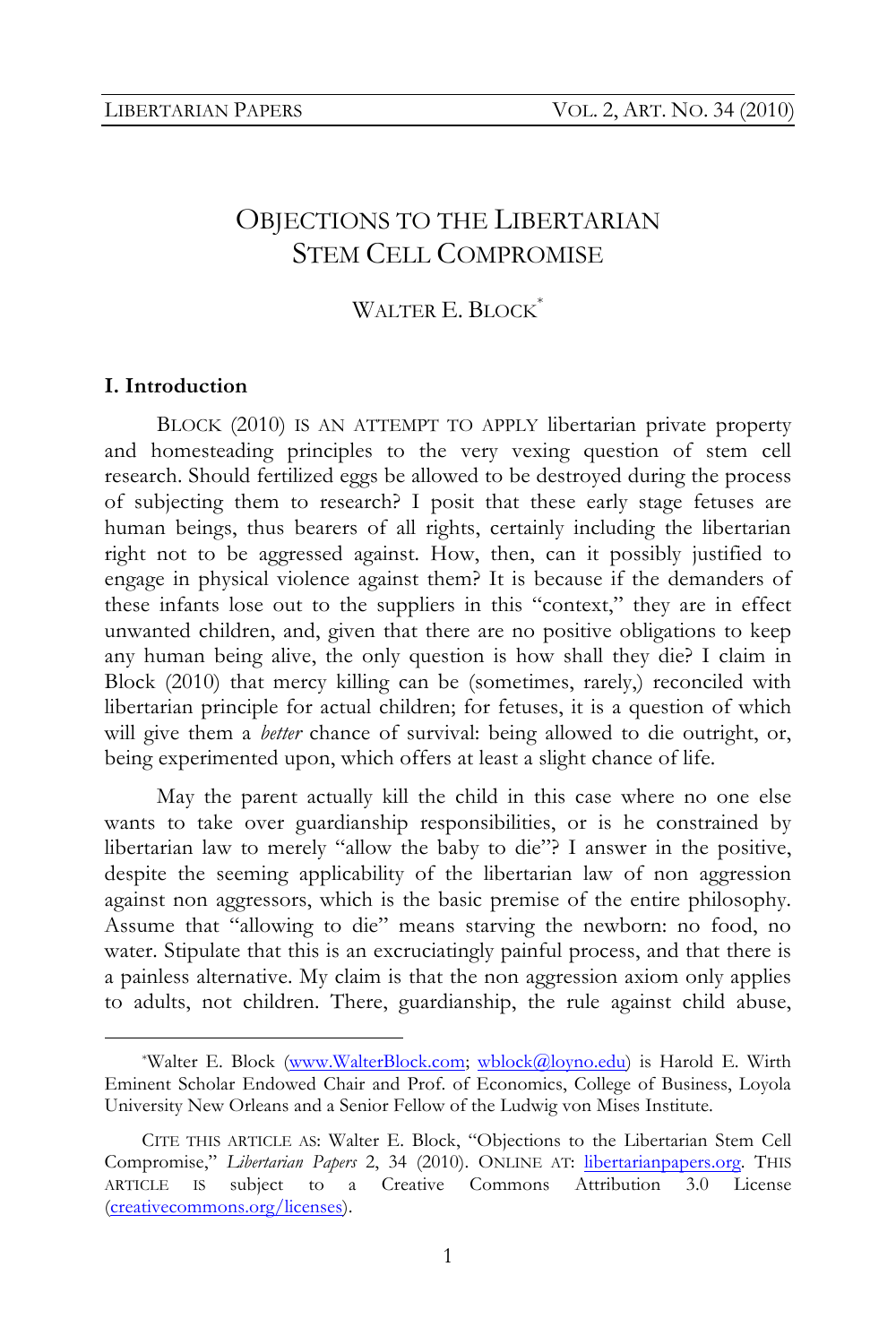trumps this basic premise (children are a difficult subject for many philosophies, and libertarianism is no exception to this general rule). I take it that guardianship, the rule against child abuse, means that you must treat your ward in the best possible manner from his point of view. The uncaring parent, where there are no willing substitutes, is still the guardian; he still has an obligation to do what is in the best interests of the child. Well, precisely what is in the best interest of the child in this very extreme case? By stipulation, a quick and painless death is to be preferred, to one of long drawn out agony. Suppose you were the baby faced with this plight; which alternative would *you* chose, gentle reader? Those who wield the non aggression axiom of libertarianism in favor of allowing to die instead of actively killing are dropping the context of guardianship and its requirement of non child abuse, I contend.

One would think, at the outset, that this is an unfair competition: that the suppliers of fertilizers would win hands down; that they could create far more stem cells than the demanders would be able to adopt. But the homesteaders have an ace in the hole: within limits of course, the ability to refrigerate these fetuses, and thus keep them alive. It would not be much of a life, but it would by far beat the great likelihood of being killed outright.

The present paper is devoted to responses to several objections that have been launched at this libertarian analysis of the stem cell (and by extension, abortion) controversy.

# **II. Objections**

## *1. Petri Dish*

Does this compromise thesis imply, in effect, that medical technicians would be allowed by law to create fertilized eggs in a petri dish?<sup>1</sup>

In my view, to create a human being in a petri dish does not violate the libertarian axiom of non-aggression. It is difficult to understand how anyone could think it does. Whether this act is "inherently wrong" is a moral issue, totally separate from libertarianism. Prostitution, pornography, addictive drugs, homosexuality may be immoral, but not a one of them violates this axiom, thus all should be legal.

 <sup>1</sup> I owe this objection to Marshall Fritz.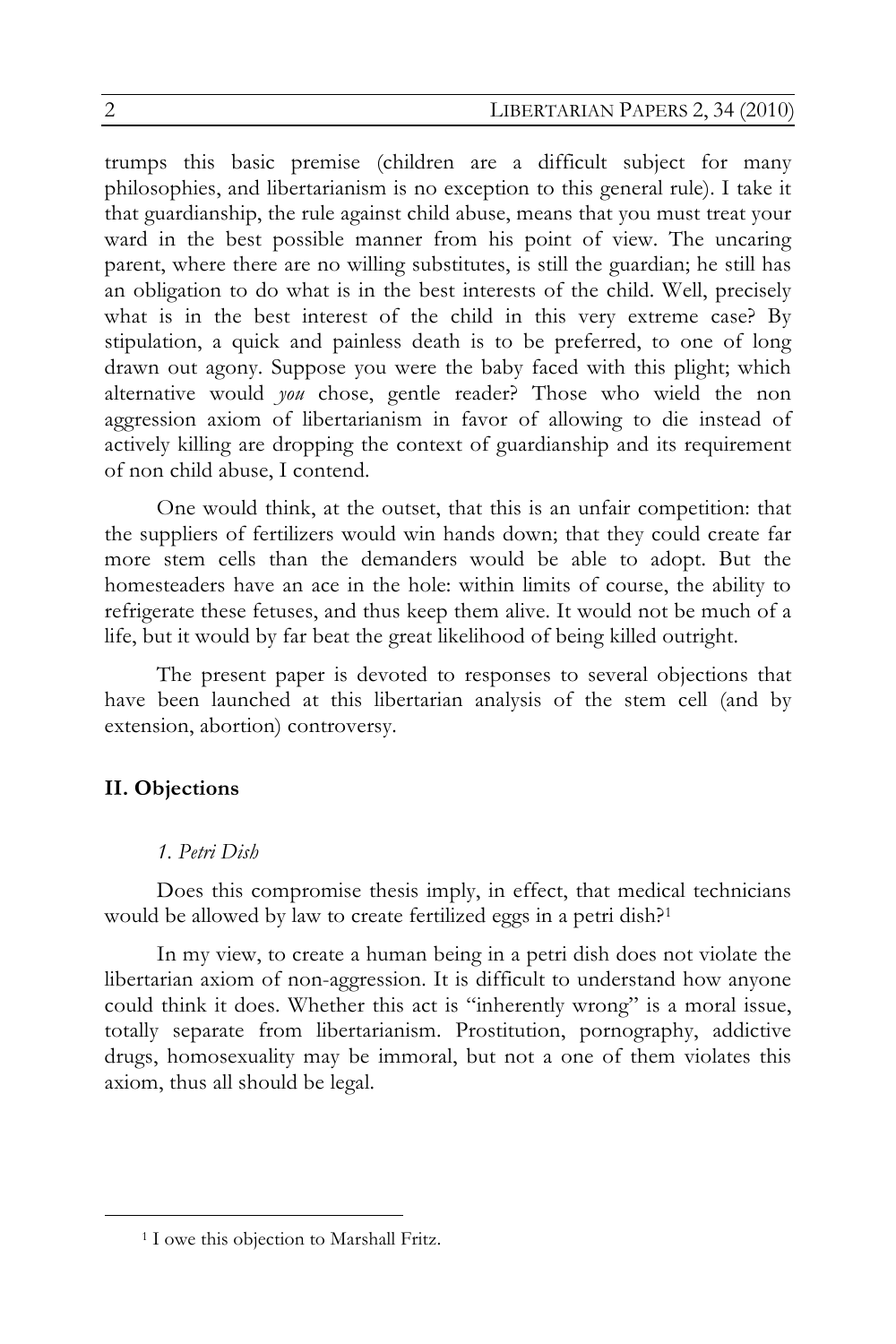### *2. Nazism*

Once the corpses were shoveled out from Dachau, should the Germans have simply disposed of the bodies? Would it not have been more efficient, once the corpses were available anyway, to make lampshades and soap out of them? … your argument was not about mercy killing. It was about killing for the sake of "medical research." We all agree that making soap out of Jews is appalling. Unfortunately, some of us do not see that making medicine out of slain children is (equally) appalling.2

I regard this as rather a hysterical objection, worthy of refutation only because this is a highly charged issue, and in such contexts even otherwise rational people are likely to lose their way.

There is a world of difference between the mass murder that took place in the German concentration camps, and what is being advocated on libertarian grounds in the present paper, and in Block (2010). In the former case, innocent people were killed who not only were able to support themselves, but in those few cases of severe handicap, had others willing to take on this burden in their behalf. In the present case, in very sharp contrast, people (e.g., fetuses) will be killed (or allowed to starve to death in the libertarian perspective against which I have argued) only under very special conditions indeed. These are, first, that no individual or group in the entire world is willing to look after them and, second, that "looking after" includes willing to undergo the expense to maintain embryos in a frozen condition. This scenario, unlike the concentration camp reality that all too unfortunately occurred, is *exceedingly* improbable.

But if, somehow, this does take place, it will occur without any offense to the libertarian code of law. The same, of course, cannot at all be said about the Holocaust.

Etchison continues his objection:

Your response is feeble: In the case of the German camps the nonhuman (by the Nazis' estimation, not by yours) soon-to-be-deceased might have had someone willing to take care of him, but the soonto-be-deceased embryo *ex hypothesi* does not. Your position is that the right which *must* be acknowledged is that not of the person about to be killed, but of the person who might be willing to accept responsibility for him. In other words, the helpless have no rights, at least no more than do pencils. Your complaint against the Nazis is not that they killed human persons for reasons other than self-

 <sup>2</sup> This objection was made by Michael Etchison in personal communication.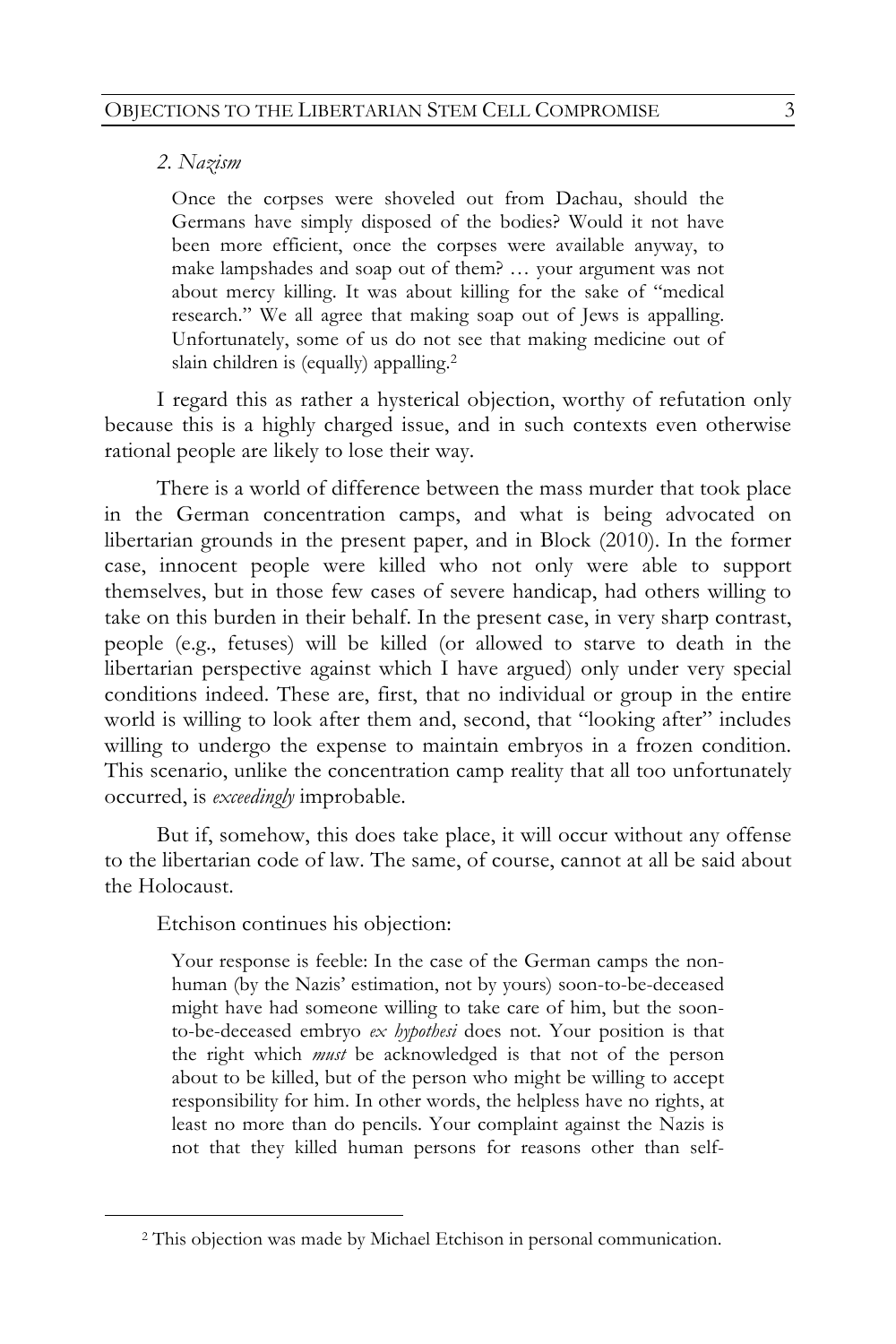defense, but that they neglected to auction off the right to adopt potential victims.

My reply is that there is a serious disanalogy between adult Jewish concentration camp victims and fertilized eggs. What the Nazis did the Jews was plain murder. In very sharp contrast, what the guardian did to the byhypothesis millions of fertilized eggs he could not care for, while no one else in the entire world stepped forward to do so, was to give them a *chance* at life, albeit a very small one. This objection confuses positive obligations to be good Samaritans, of which there are none, at least for the libertarian, and negative obligations, the right of victims to be free of those who would initiate violence against them.

### *3. Natural Rights*

Here is a response<sup>3</sup> from Jeff Herbener:

Rothbard's natural rights framework poses a formable barrier to your thesis. Rights exist for each person by his nature as a human being and cannot be transferred to or exercised by another person without his consent. The (partial) exception, as you note (p. 5), is children in a state of immaturity. For them, parents, as their producers, have custodial rights. About these rights Rothbard (1998) wrote, in *The Ethics of Liberty* (p. 99, emphasis original), "So the parental property right must be limited *in time*. But it also must be limited *in kind*, for it surely would be grotesque for a libertarian who believes in the right of self-ownership to advocate the right of a parent to murder or torture his or her children." As with interpersonal relationships between any two persons, no guardian can have the right to aggress against his ward in any way or for any reason, even if he is a scientist conducting research beneficial to others. By accepting Rothbard's view that a guardian has only limited, custodial rights over his ward and not absolute rights (p. 6), as you say he cannot own his ward as he can a cow, you have set for yourself the difficult task of showing how it is possible for the guardian to have the right to kill, or to commit what appear to be other acts of aggression against, his ward.

As I understand it, your demonstration is that the rights the guardian has are those necessary to do what is in the better interest of the ward and that they would include killing, or otherwise aggressing against, the ward because it is in the better interest of the ward to die a quick and painless death, by his guardian's hand, instead of a prolonged and painful death, by his guardian's neglect.

 <sup>3</sup> Letter sent to the author, in 2006.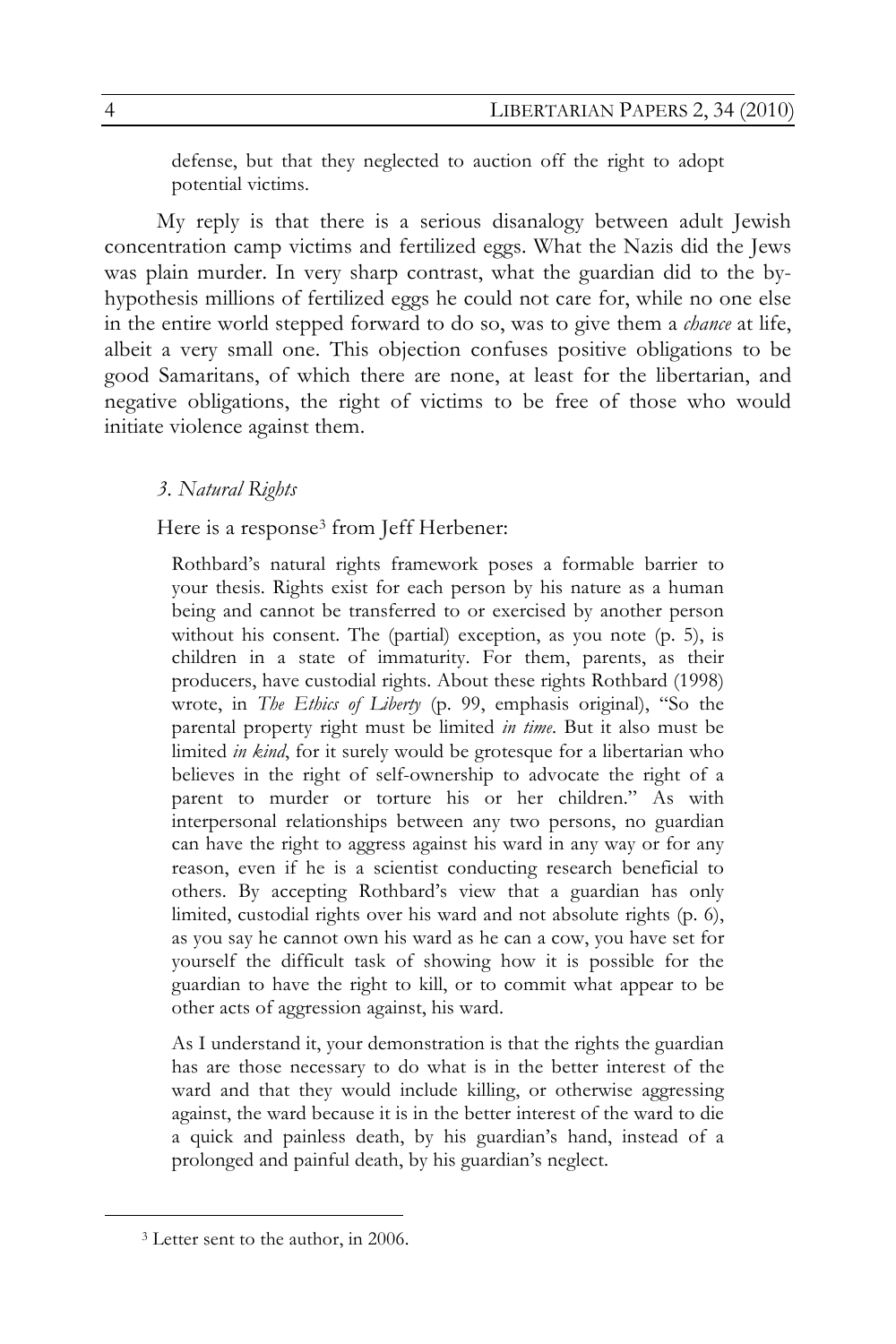But the rights of the ward that the guardian has in custody are determined by the property relationship between them and not the guardian's view of moral conduct. You seem to be claiming that what the guardian decides the moral course of action to be confers upon him the right to so act. Rothbard (1998) rejected this view. He wrote, in *The Ethics of Liberty* (p. 152), "To sum up the application of our theory to extreme situations: if a man aggresses against another's person or property to save his own life, he may or may not be acting morally in so doing. That is none of our particular concern in this work. Regardless of whether his action is moral or immoral, by any criterion, he is *still* a criminal aggressor against the property of another, and the victim is within his right to repel that aggression by force, and to prosecute the aggressor afterward for his crime." And, even if your view could be squared with Rothbard's system, it would lead to the grotesque results Rothbard refers to in the quote above because it, in effect, transfers the ward's full ownership rights to the guardian. It would make aggression by a guardian against his ward a null set. Although you deny that such a principle is consistent with libertarian rights, your position would give the guardian the same rights over his ward as he would have over his cow.

The rights of the ward that are held in custody by the guardian, however, are limited by the nature of their relationship. The guardian's rights are, as you put it, limited to those that permit him to "continue to homestead" the ward. Rothbard (1998), in *The Ethics of Liberty* (p. 97, emphasis original), argued that what limits the rights of a parent to his child (but not his cow) is that although "a newborn babe is in no natural sense an existing self-owner," he is, "a *potential* self-owner." A guardian, then, assumes only those rights of the ward that are necessary for him to exercise so that the ward comes to a state of full self-ownership. By bringing this development to an end, killing the ward fails to qualify as a right the guardian can assume. It seems doubtful, in fact, that he would have the right to arrest in any way the development of his ward toward full self-ownership, as would happen in the case of indefinitely freezing fertilized eggs.

Here is my reply to Herbener's objections. The claim that a guardian can "trump" his ward's rights sounds horribly unlibertarian at first blush, but really is not. Guardians justifiably do things of this sort all the time. Surely, no sensible person objects to spanking children, or forcing them to have a shot of penicillin or some such drug, when they are sick

I agree that the guardian is supposed to protect the child's rights. He is supposed to in effect put himself into the child's mind and ask, How would he like *his* guardian to treat *him*, were *he* somehow to find himself in such a helpless state? There is supposed to be some verschtehen (understanding)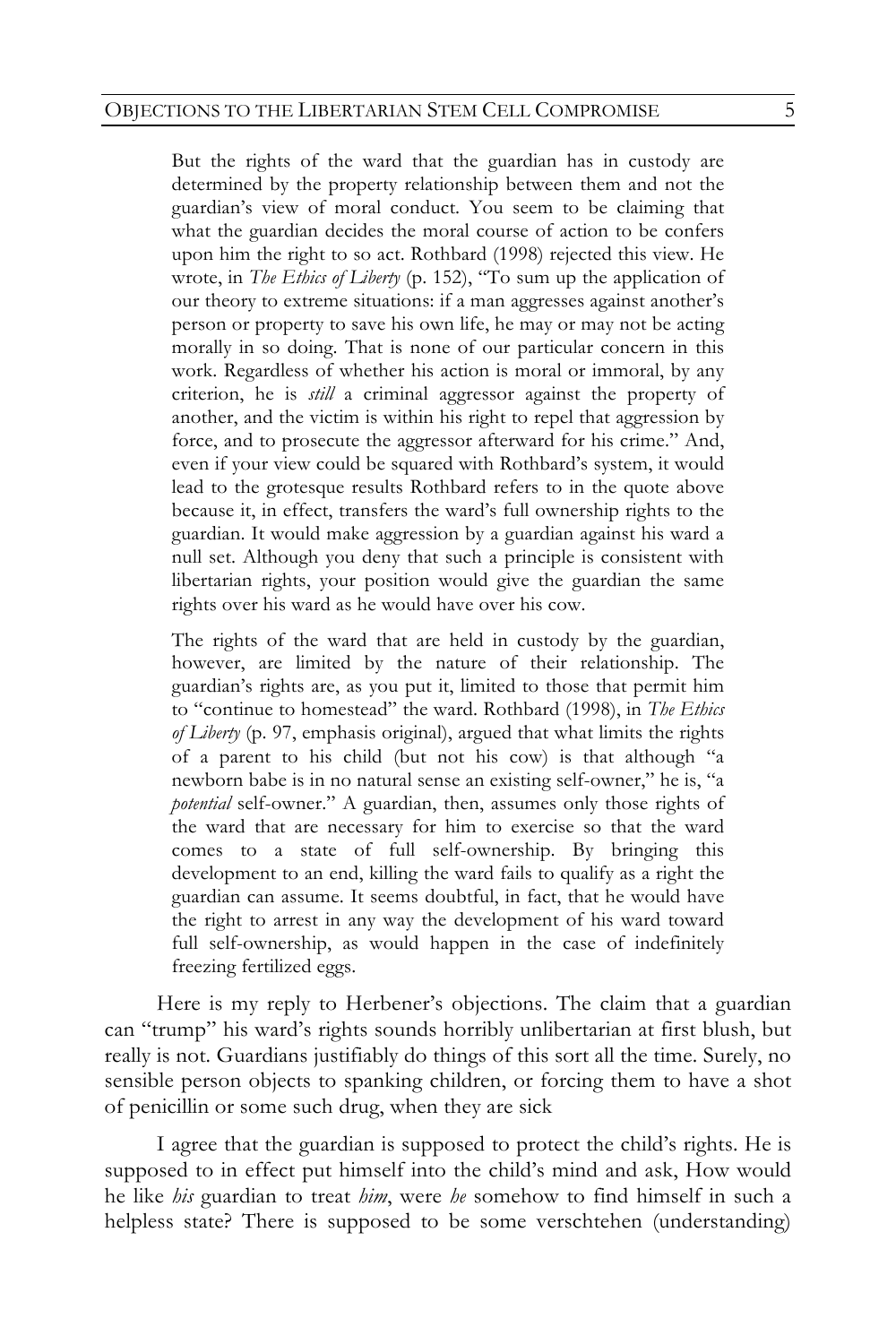going on here. So, I ask myself, if I were a fertilized egg, and Jones were my guardian, how would I want him to treat me? My position is a *very* precarious one. Jones is a good guy. He is wildly pro life. However, due to the fact arguendo that he has lost the "race" with those who are putting together fetuses, there are billions, no trillions, no quadrillions of fertilized eggs Jones is guarding. One of them is me. Jones can only refrigerate some millions of us. I'm just one of those that he cannot afford to refrigerate. As I say, I am in a *very* precarious position. There are *only* two options open to Jones, in treating me as his ward. One, Jones can simply let me die, un-refrigerated (I here assume that refrigeration is the only thing that will preserve my life, something I *very* much favor.) In this scenario, I am kaput, dead, gone, no more of precious me exists. The only chance I had at life is gone up in smoke, literally, as I wither away into dust. Or, two, Jones can give me over to those who would experiment on me. I *vastly* favor this option because here, in contradistinction to the other option, I have at least an infinitesimally small chance at life, as opposed to none at all.

I agree with the quote from Rothbard insofar as murder is concerned. But if Jones gives me (in my fertilized age stage of development) to the experimenters, it is *not* murder. It is the very *opposite* of murder. It is an attempt on Jones's part in good faith to *preserve* me.

Now, take the torture part. Here, Rothbard is wrong, I contend. Or, more charitably, he did not anticipate the weird case now under discussion. Again, let us return to how I would want Jones to treat me if I were helpless. Again, I have two very, very stark choices. One, Jones can leave me to die, since neither he or anyone else on earth can afford to keep me alive, and/or wishes to do so. Two, someone can torture me, and then I will live thereafter. I don't know about most people, but I would ask anyone who ever finds himself in this position of guardianship over me, where my only option is death or torture, I would ask, nay plead, "please torture me to save my life." Of course, there are degrees and limits on this. If the torture will go on for, say, 70 years, and I'll be alive for only one minute thereafter, then forget all about it. Let me die. On the other hand, if the torture will only go on for a few minutes (this is roughly the rape scenario I mentioned) then, please, bring on the torturers (or rapists). Heck, I would go for, even, a few weeks or months of torture (rape), if this was the only way to save my life. Don't worry about my psychological health. I would rather be alive and mentally disturbed than dead. How about you, gentle reader? How shall I handle you if ever I find these fictional conditions reversed, and I am your guardian? Do you share my tastes for life?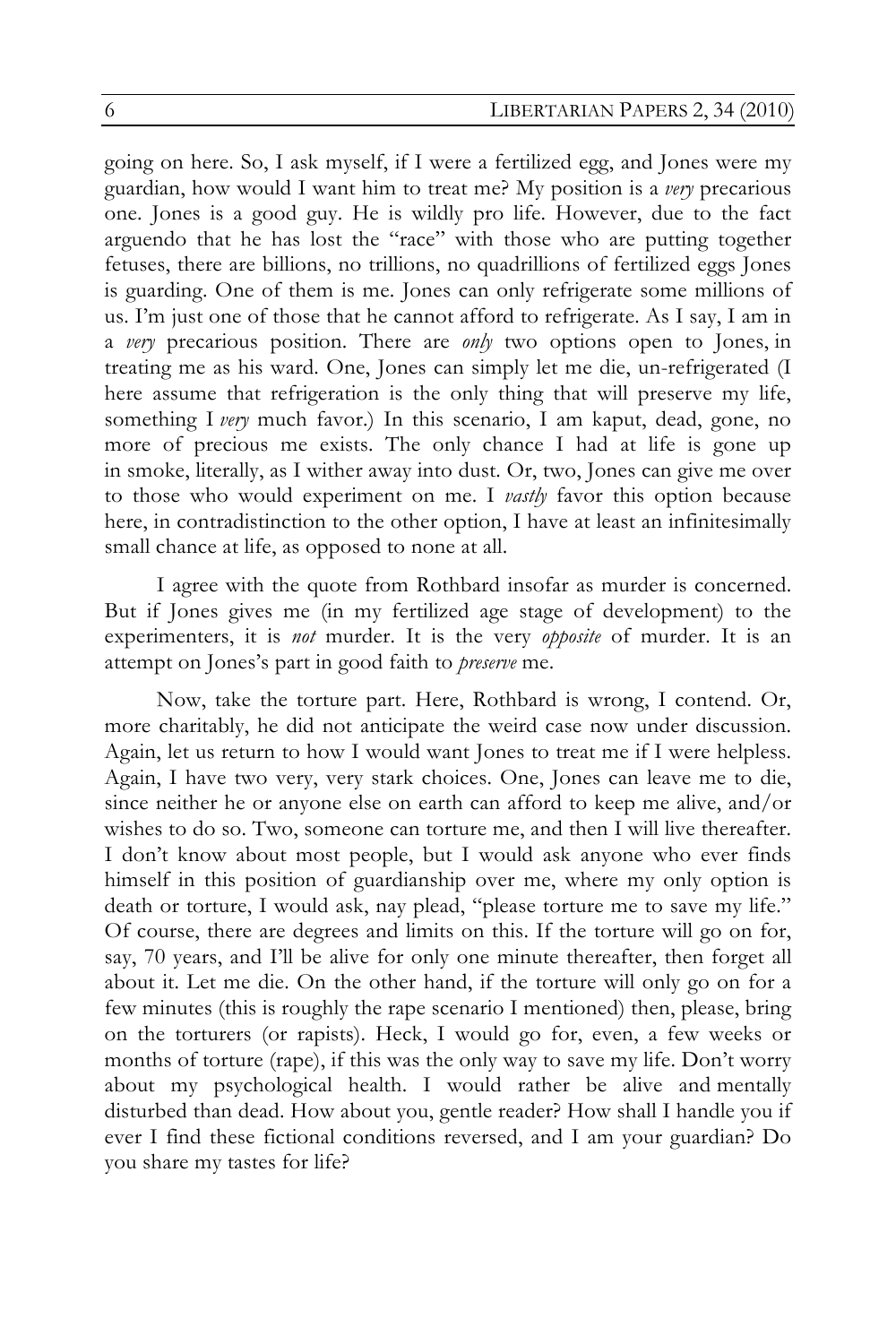### *4. Chronicles Objection*

Fleming (2002) is not at all happy with the foregoing analysis.4 In a very thoroughgoing rejoinder, he points to what he considers deep and abiding flaws in my views on stem cell research. I shall consider several of the points he makes, and respond. He begins by stating:

Block … takes the novel position that recycling fetal parts for research and medicine is morally acceptable, so long as the "parents" (i.e., those who supplied the genetic material) are unwilling to rear the child and there are no other takers for the fetus.

The difficulty here is that nowhere in Block (2001) does the word "moral" appear. Very much to the contrary, my analysis is concerned solely with the position of *libertarian law* on stem cell research. Libertarian legal analysis is an attempt to discern what the law should be; although there are undoubted connections between the two, this is *not* to be conflated with morality. Fleming is particularly exercised about this issue, characterizing my views as "morally revolting," "repugnant," "horrifying." I hate to say this, but, truth to tell, I really do share many of his sensibilities. For example, I am appalled, but not equally so, by, in addition to the aforementioned prostitution, pornography, addictive drugs and homosexuality, also such things as unkindness, disloyalty, lying, excuse making, tardiness, bestiality, incest and coprophagia (to be fully and totally disgusting). But this is all entirely irrelevant to the point at issue: to uncover what a just legal system would prohibit. For the libertarian, it involves *only* violations of the nonaggression axiom. None of these things (necessarily) do so. Therefore, all would be licit in a libertarian society. Level of disgust simply has nothing to do with the matter.

Fleming's next foray is: "As a good libertarian, Block takes it as a given that we have no 'positive obligations' to other people except not to harm them deliberately."

This is not correct. On the contrary, it would be fully legal in the libertarian society to purposefully harm people. For example, Rockefeller hates Smith. Every time Smith gets a job, Rockefeller bribes the latter's employer to fire him. This is of course "deliberate harm" if anything is, and yet it would be perfectly legal under the libertarian code of law.5

 <sup>4</sup> He responds to Block, 2001, not Block, 2010. The former is a shorter version of the latter.

<sup>5</sup> Whether or not a Rockefeller could *succeed* in preventing Smith from working in this way is entirely a different matter; it is an issue in positive economics, not normative economics. Another example: a very attractive man, a sort of combination of Robert Redford and Clint Eastwood, hates Jones. Every time Jones tries to date a woman, this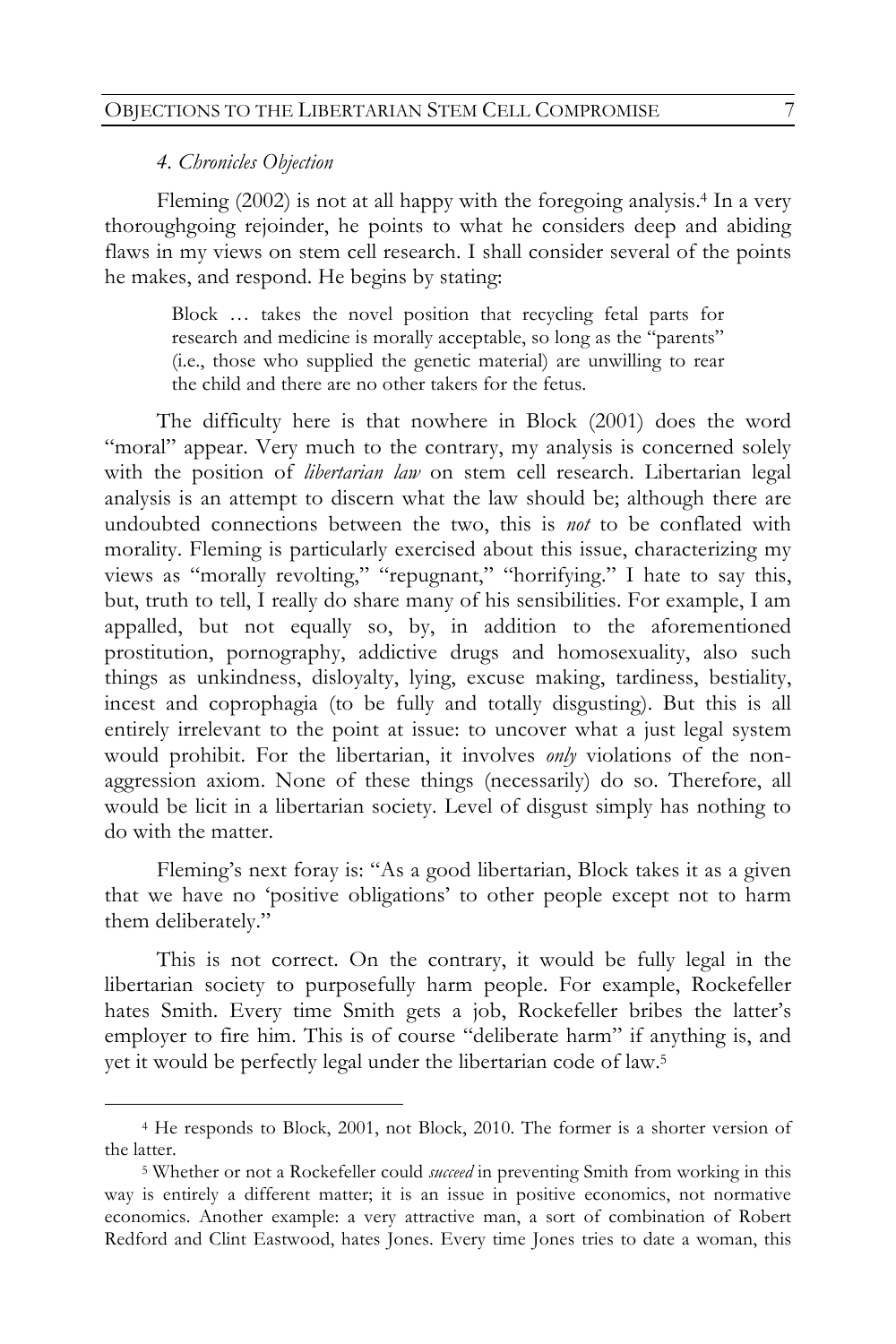This author also dissents from:

the ease with which human beings are equated with animals, not to mention the unproved assumption that human relations can be reduced to "homesteading." In fact, the entire concept of homesteading requires us to regard human social life as consisting of unrelated individuals who find themselves on a frontier where there are no kinfolk, no laws, no customs—in other words, in a Lockean state of nature that has never existed

There are several flaws in this sally. First of all, I take great pains to *distinguish* the homesteading of a person and an animal. In the former case, all that can be "owned" is the right to continue to raise the child in a nonabusive manner. This is not at all so in the latter case. It would appear that the source of Fleming's objection is that I mention cows and people in the same sentence. Second, it is a matter of supreme disinterest as to whether or not the libertarian legal code has "ever existed." I readily concede that a situation of full and complete justice has never in history been completely fulfilled, and, knowing human beings, probably never will be. However, this does not make the quest for such Quixotic, or irrational. We must always aim at full justice, even if we never attain it; certainly, we are not precluded by this unhappy fact from even *discussing* it. Third, Locke did not at all favor a state of nature. He was, rather, an advocate of limited government.

States Fleming:

Notice, too, the blithe indifference to facts of law in the treatment of his bovine metaphor. An animal coming out of nowhere is an uncommon experience, and children—whether the identity of mother and father is known—have two parents. In fact, the proper point of comparison is with calves that belong to the people who own the cow and the bull. Such calves are not at all open to homesteading, which would amount to rustling.

It is difficult, too, to know the source of this author's claim that I cannot tell the difference between cattle "rustling" and the homesteading of unowned cows. A mystery. *Of course* the owner of the bull and the cow can also properly claim as his own private property the calf that emanates from their coupling. "An animal coming out of nowhere" may well be "an uncommon experience," but this is precisely my point. How else to illustrate homesteading necessarily unowned property?

Nor can much sense be made out of this Fleming comment:

super stud attracts her away from him. Jones just can't get a date. Again, this would be purposeful harm, but legal, in a free society.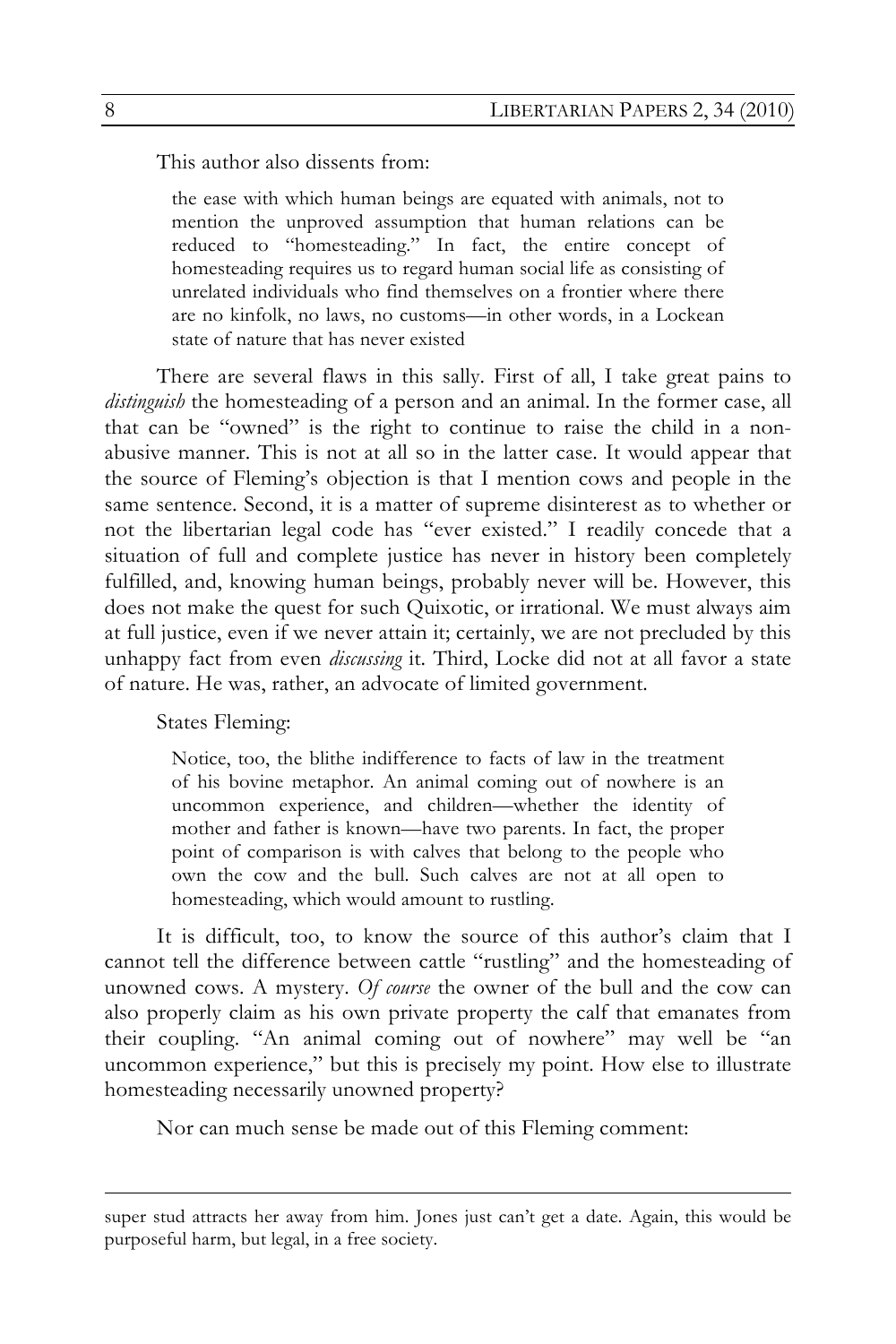Libertarian theory, as Ludwig von Mises insisted, was a morally neutral science. Certain courses of action might well be regarded as suicidal, but 'praxeology and economics do not tell a man whether he should preserve or abandon life.' If some libertarians find the conclusions offensive, they might begin to reconsider the premises.

First of all, Mises never in his life wrote about "libertarian theory." He published, very much to the contrary, material on *economics*, which is a *value free* discipline. Libertarianism, Fleming notwithstanding, in contrast, is not at all "morally neutral." Rather, it concerns what the law *should be*, certainly an ethically tinged question. Moreover, libertarians would not at all "find offensive" the notion that people should strive to promote life. Indeed, my claim that human life starts with the fertilized egg, and not, much later, at birth, is part and parcel of this claim.<sup>6</sup>

There is an old joke that goes as follows: "Do you know the difference between a living room and a bathroom?" If response is "No," the reply is: "Well, then, don't come to my house." In like manner I say to Fleming, is you cannot distinguish between normative and positive economics, if there is no difference for you between economics and ethics, between praxeological or Austrian economics on the one hand and the libertarian political philosophy on the other, then stay out of this entire realm of discourse. I speak in this regard of Fleming's howler: "the Austrian/libertarian approach."

Now, of course, there are many, such as, even, myself, who subscribe to both of these perspectives. But I also play handball and enjoy the music of Mozart. But to say that there is such a thing as a "handball/Mozart approach" is to enmesh oneself in a hopeless category mistake. Due to it, Fleming involves Mises of all people who never addressed anything even remotely related to this issue in his entire life, in my own views on stem cell research. We might as well drag in Mises into a (non existent) debate over helicopters.

 <sup>6</sup> Nor is this sadly mistaken conflation of libertarianism and economics on Fleming's part a mere slip of the pen (well, a misplacement of the finger on the keyboard). For he repeats it: "libertarian economics is only an application of libertarian social and moral theory. Mises makes the point emphatically in the introduction to *Human Action*, a work which is widely regarded as the libertarian 'bible.'" Let it be said, once and for all, loud and clear, Mises's (1998) *Human Action* is not at all a "libertarian bible." It is a "bible" all right (in the sense of a seminal work), but for Austrian economics, *not* libertarianism.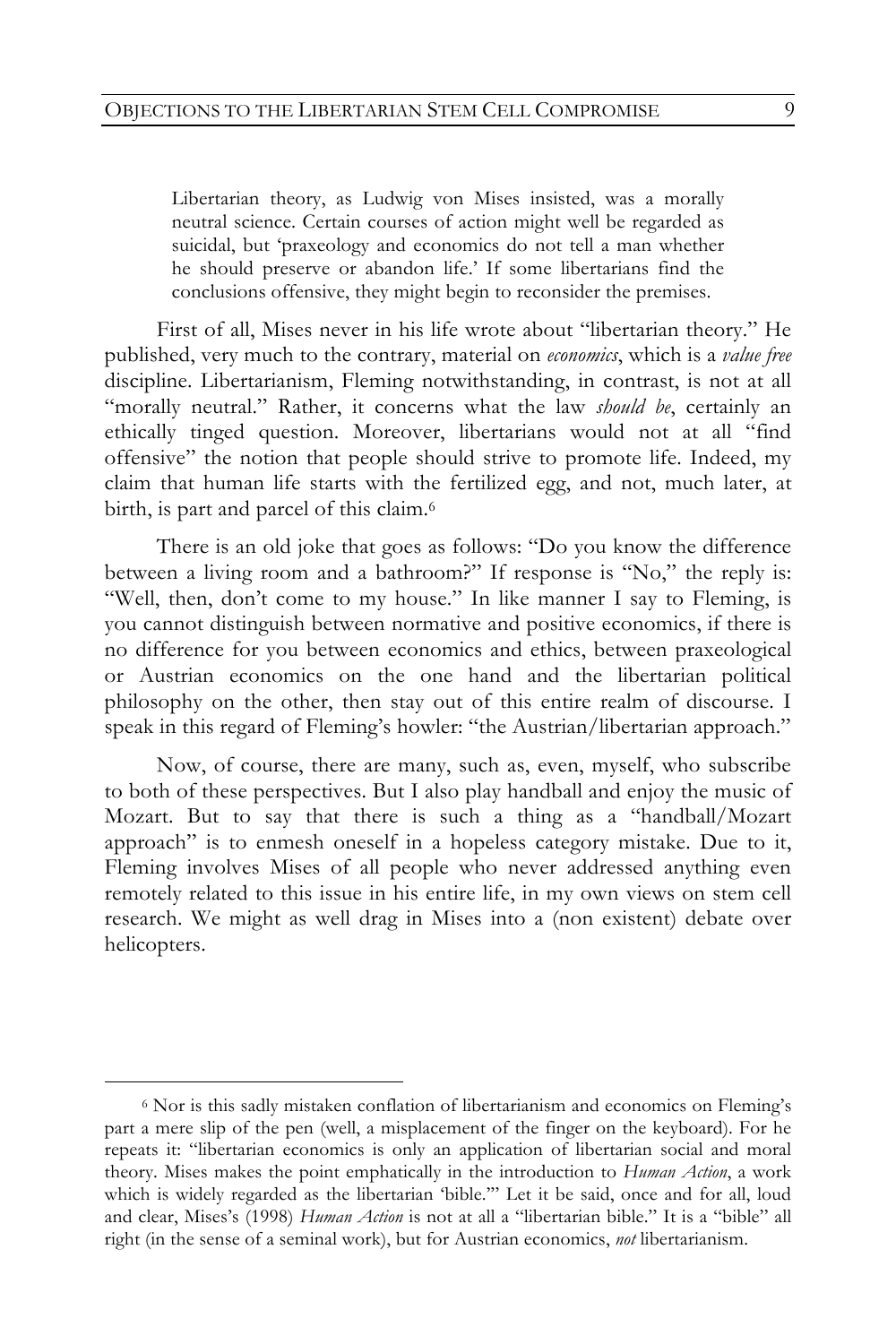More to the point, Fleming then accuses me of playing fast and loose with murder. He states: "as we see in Professor Block's case—they<sup>7</sup> have a rather narrow construction of harm that can exclude the death of innocent people." But, as I have been at pains to say, this only applies to *very limited* circumstances: when there is no one in the entire world willing to support the life of these very young human beings—fertilized eggs. The remainder of this Fleming article consists of what appears to me to be an incomprehensible rant, and I shall not respond to it.

### *5. Forestalling*

Here is an objection to the foregoing based on forestalling. Its author<sup>8</sup> states:

The author claims that a parent's failure to notify the proper authorities that he intends to abandon a baby is "akin to forestalling.' But it is not clear why this would be. In forestalling a person takes steps to prevent another from homesteading. However, in simply failing to notify authorities no such positive steps are taken. As such, then, forestalling is an action, and failing to notify is an omission. To be sure, one could argue that morally there is no difference between acts and omissions, but this is not open to the author, for two reasons. First, he has identified libertarianism as a political, not a moral view—and rightly so in my opinion. Second, were he to collapse acts and omissions, a person's positive obligations would start to loom large—and this, I take it, would be a result that he would wish to avoid. The author, then, has a choice to make. He can either claim that on the libertarian view persons have some positive obligations towards others (e.g., to notify authorities that they are going to abandon a baby). If this option is chosen he will have to give an account of how the scope of such obligations is to be delineated. Or else he must concede that no such notification is required—and this might make his view look rather odd indeed.

I am delighted with this intervention since it gives me the option to clarify. I maintain that I can have my cake and eat it too: neither give up on my contention that positive obligations are anathema to libertarianism, nor, miraculously, if I say so myself, withdraw my claim that the uncaring parent legally *must* engage in a public notification, *and* that this does *not* constitute a positive obligation. I regard this as the core of the entire paper (Block, 2010).

 <sup>7</sup> I am not sure of who the "they" refers to. It would make sense for this word to refer to libertarians, but for Fleming this might be economists, or, for all I know, handball players or Mozart lovers.

<sup>8</sup> Who shall remain anonymous.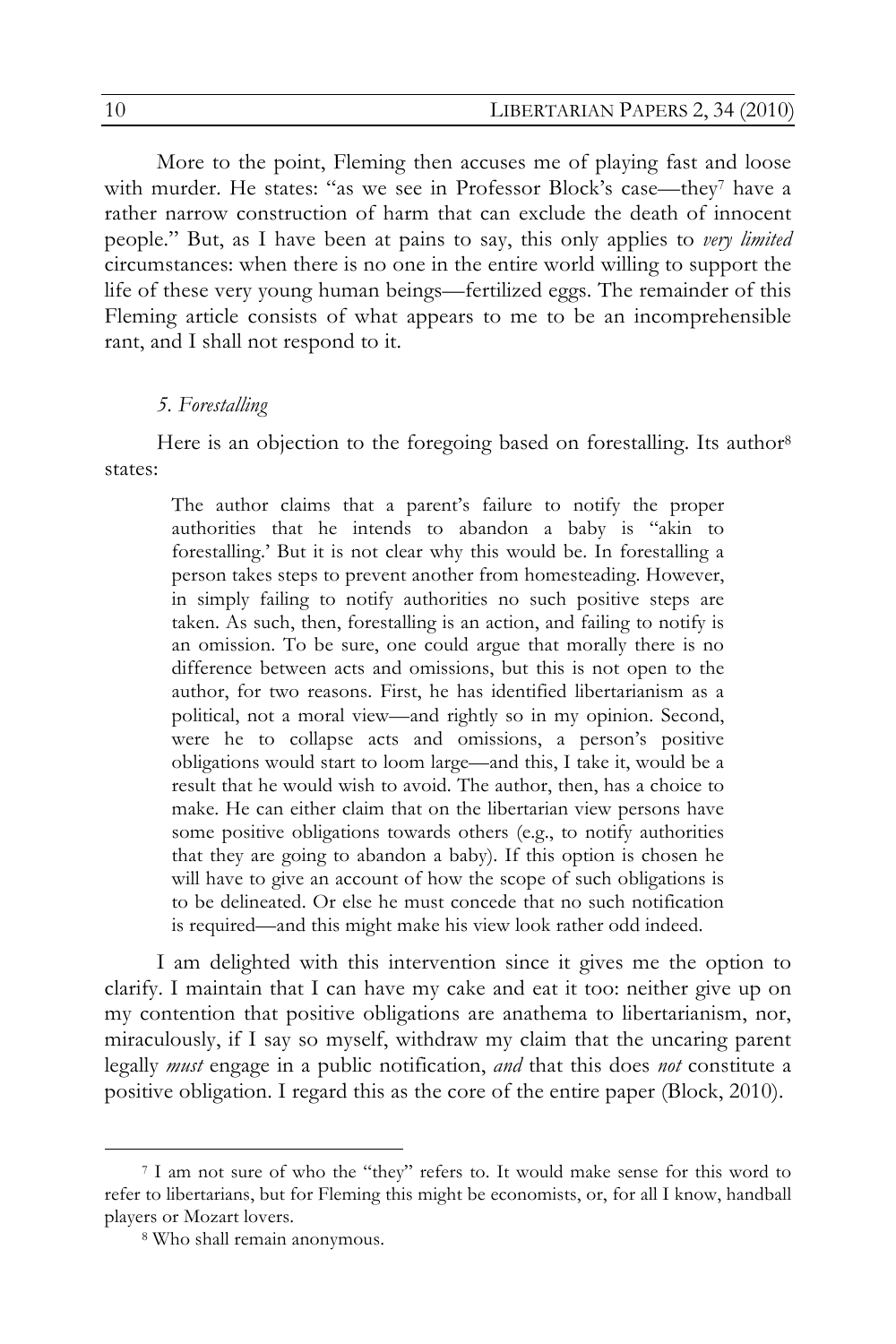### OBJECTIONS TO THE LIBERTARIAN STEM CELL COMPROMISE 11

Consider a person who homesteads land in a bagel configuration: he leaves open and un-homesteaded an area right in the middle of his circular land holdings. This area (the hole in the bagel) arguendo, cannot be reached by bridging over, or tunneling under (see Block and Block, 1996) the legitimately homesteaded land. It may only be reached by "trespassing" on the land that constitutes the meaty non-hole part of the bagel. But the entire reason d'etre of homesteading, at least in the libertarian view, is to bring *all* land, every last jot and tittle of it, out of the status of non ownership, and into that of private property ownership. What, then, of the hole in this particular bagel? It is an abomination to the entire theory. It is incompatible with the ethos of homesteading. Is the landowner who homesteads the bagel committing a transgression of omission or commission? It is not clear. These words, this distinction, does not unambiguously apply in the present context. All we need take from this example is that he may not legally permitted to homestead in this pattern. Or, if he wishes to do so, he *must, he legally must*, allow access to a would-be homesteader of the empty land through his own otherwise legitimately homesteaded property. If he does not, he is guilty of the *crime*, in the libertarian law code, of preventing a person from homesteading unhomesteaded land. Allowing such access is *not* a positive obligation on his part. Rather, it stems from the very meaning of the concept of homesteading, libertarian style.

There is a direct analogy between the bagel homesteader and the uncaring parent who fails to notify anyone of the impending starvation of his child. Whereas the criminal homesteader prevents would be land owners from taking over the empty land in the middle of his holdings, the uncaring parent prevents would be caregivers from providing for the unwanted baby. It is *not*, thus, a positive obligation placed on the uncaring parent to notify others. Rather, this may be deduced, directly, from the very meaning of, well, not property, since children cannot be owned, but instead parenting or guardianship. Just as the bagel homesteader must allow people on his land who otherwise would have been considered trespassers, so must the uncaring parent allow access to the baby he no longer wishes to support (see Block, forthcoming—Terri Schiavo). This no more constitutes a positive obligation than does the access requirement placed on the bagel owner.

### *VI. Conclusion*

It is difficult to attempt to apply libertarianism to this very vexing topic. Undoubtedly, I have made some mistakes in this application. I am not aware of any, otherwise I would have already corrected them. It is my thought that the way libertarian theory can progress is to have a paper such as this one staking out an extreme argument, and then, hopefully, responses and